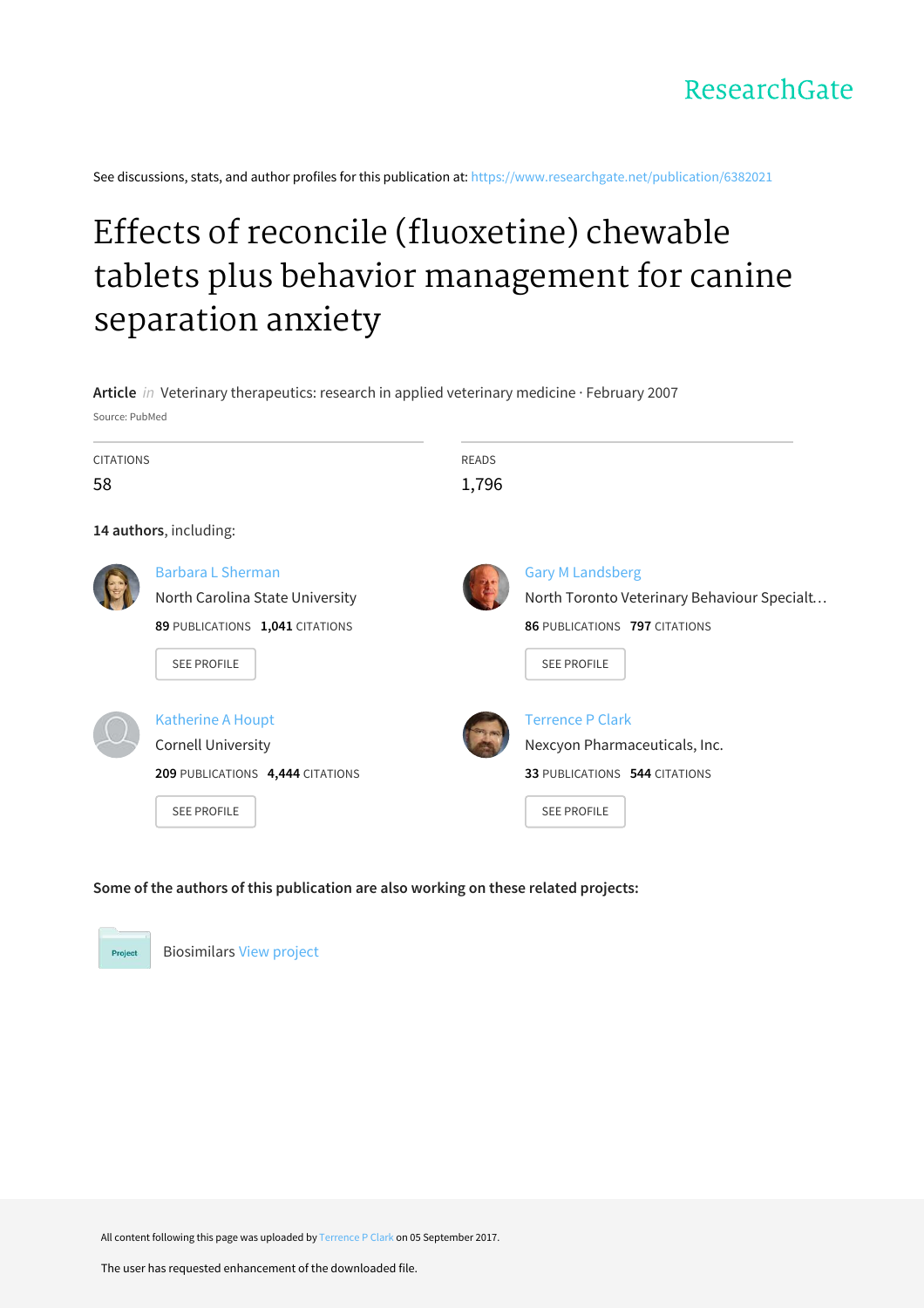## **Effects of Reconcile (Fluoxetine) Chewable Tablets Plus Behavior Management for Canine Separation Anxiety\***

**Barbara Sherman Simpson, PhD, DVM, DACVB<sup>a</sup>,† Gary M. Landsberg, DVM, DACVB<sup>b</sup> Ilana R. Reisner, DVM, PhD, DACVB<sup>c</sup> John J. Ciribassi, DVM, DACVB<sup>d</sup> Debra Horwitz, DVM, DACVB<sup>e</sup> Katherine A. Houpt, VMD, PhD, DACVB<sup>f</sup> Tracy L. Kroll, DVM<sup>f</sup>,‡**

<sup>a</sup>*Veterinary Behavior Clinic 6045 US Highway #1 North Southern Pines, NC 28387*

<sup>b</sup>*Doncaster Animal Clinic 99 Henderson Avenue Thornhill, Ontario L3T 2K9 Canada*

<sup>c</sup>*Department of Clinical Studies School of Veterinary Medicine University of Pennsylvania Philadelphia, PA 19104*

<sup>d</sup>*Chicagoland Veterinary Behavior Consultants 1042 Mountain Glen Way Carol Stream, IL 60188* 

<sup>e</sup>*Veterinary Behavior Consultants 12462 G. Natural Bridge Road Bridgeton, MO 63044*

<sup>f</sup>*Animal Behavior Clinic College of Veterinary Medicine Cornell University Ithaca, NY 14853*

**Andrew Luescher, PhD, DrMedVet, DACVB, ECVBM<sup>g</sup> Kelly S. Moffat, DVM, DACVB<sup>h</sup> Genefer Douglass, MS<sup>i</sup> Carol Robertson-Plouch, DVM<sup>j</sup> Melissa F. Veenhuizen, DVM, MS, DABVP<sup>j</sup> Alan Zimmermann, PhD<sup>j</sup> Terrence P. Clark, DVM, PhD, DACVP<sup>i</sup>**

<sup>g</sup>*Department of Clinical Studies College of Veterinary Medicine 1248 Lynn Hall Purdue University West Lafayette, IN 47907*

<sup>h</sup>*Mesa Veterinary Hospital 858 N. Country Club Drive Mesa, AZ 85201*

<sup>i</sup>*Eli Lilly & Company 2001 West Main Street Greenfield, IN 46140*

<sup>j</sup>*Eli Lilly & Company 450 S. Madison Avenue Indianapolis, IN 46285*

\*This study was funded by Lilly Animal Health, Greenfield, Indiana.

<sup>†</sup>Dr. Simpson's current address is Department of Clinical Sciences, College of Veterinary Medicine, North Carolina State University, 4700 Hillsborough St., Raleigh, NC 27606-1499.

<sup>‡</sup>Dr. Kroll's current address is Oradell Animal Hospital, 580 Winters Avenue, Paramus, NJ 07652.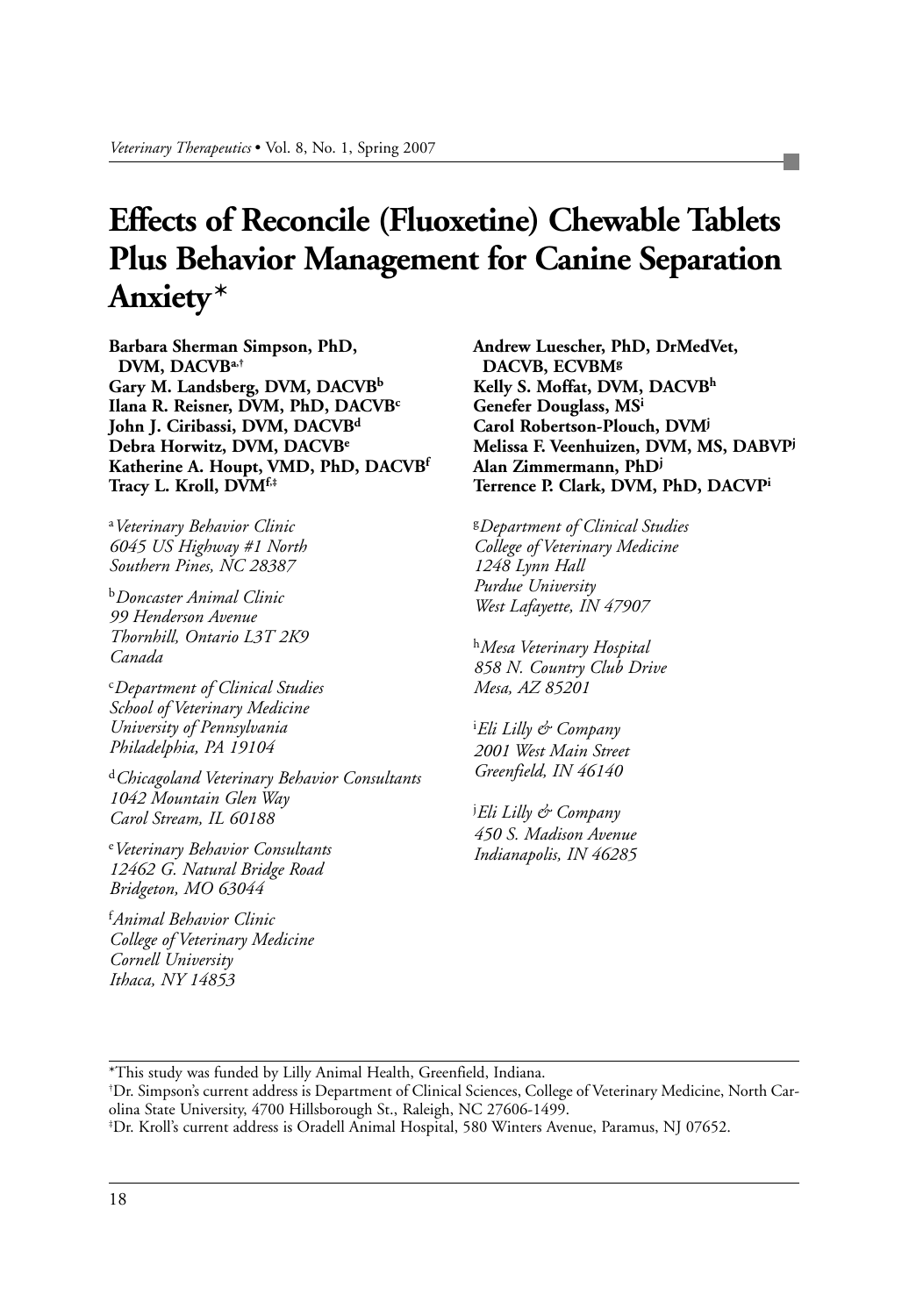### CLINICAL RELEVANCE

Canine separation anxiety is a common behavioral problem presented to veterinarians. Associated behaviors are distressing to both dog and owner, have the potential to disrupt the human–animal bond, and may lead to euthanasia. The results of this study demonstrate the clinical efficacy and safety of Reconcile chewable tablets (fluoxetine, 1 to 2 mg/kg/day [0.45 to 0.91 mg/lb/day]), in conjunction with behavior management, for the treatment of canine separation anxiety. The beef-flavored chewable tablets were palatable to treated dogs and easy to administer. This study provides valuable information about an effective separation anxiety treatment plan that combines the use of Reconcile with behavior modification.

#### ■ **INTRODUCTION**

Canine separation anxiety (SA) occurs when a dog is separated from or denied access to familiar individuals. It is the second most frequently recorded behavioral disorder (after aggression) reported in dogs presented to referral behavior practices.<sup>1,2</sup> A survey of gonadectomized dogs adopted from an animal shelter in New York found a prevalence of SA ranging from 14.2% to 18.7%, a proportion similar to that identified in a survey of veterinarians in the United Kingdom (15%).3,4 The major manifestations of SA are destructiveness or rearranging behavior and excessive vocalization. Other reported signs include inappropriate elimination in an otherwise properly housetrained pet, excessive salivation, depressed or withdrawn appearance, and restlessness manifested as repetitive activities such as pacing, circling, overgrooming, and self-mutilation.<sup>1,5-7</sup>

Although this disorder does not typically pose an immediate serious medical risk to affected dogs, there is the potential for grave outcomes in that owners may relinquish the pet (e.g., place the dog in an animal shelter) or request euthanasia. In fact, behavioral problems, including those related to SA, represent the most common reason given for pet relinquishment at humane shelters.<sup>1,8-11</sup>

SA is indicative of distress,<sup>12</sup> and treatment should address the anxiety problem underlying the demonstrated behaviors.<sup>6,7</sup> Treatment approaches include design and implementation of behavior management programs (BMPs), which may be combined with appropriate pharmacologic intervention to enhance the patient's ability to respond to a BMP.1,3,13,14 Pharmacologic interventions typically involve drugs that enhance serotonin levels at presynaptic axon terminals, which include the tricyclic antidepressant clomipramine and selective serotonin reuptake inhibitors, such as fluoxetine hydrochloride.<sup>7,15</sup> However, to date, there have been no published placebo-controlled studies to allow a clinical assessment of the potential contribution of selective serotonin reuptake inhibitors in the treatment of SA.7,16,17

The purpose of this study was to compare the effectiveness and safety of treatment with beefflavored fluoxetine chewable tablets (Reconcile, Lilly Animal Health), developed specifically for veterinary use, with that of a placebo, when used in conjunction with a BMP to improve signs of SA in client-owned dogs. The dose of fluoxetine used in the study, 1 to 2 mg/kg/day (0.45 to 0.91 mg/lb/day), was selected based on studies and clinical experience reported in the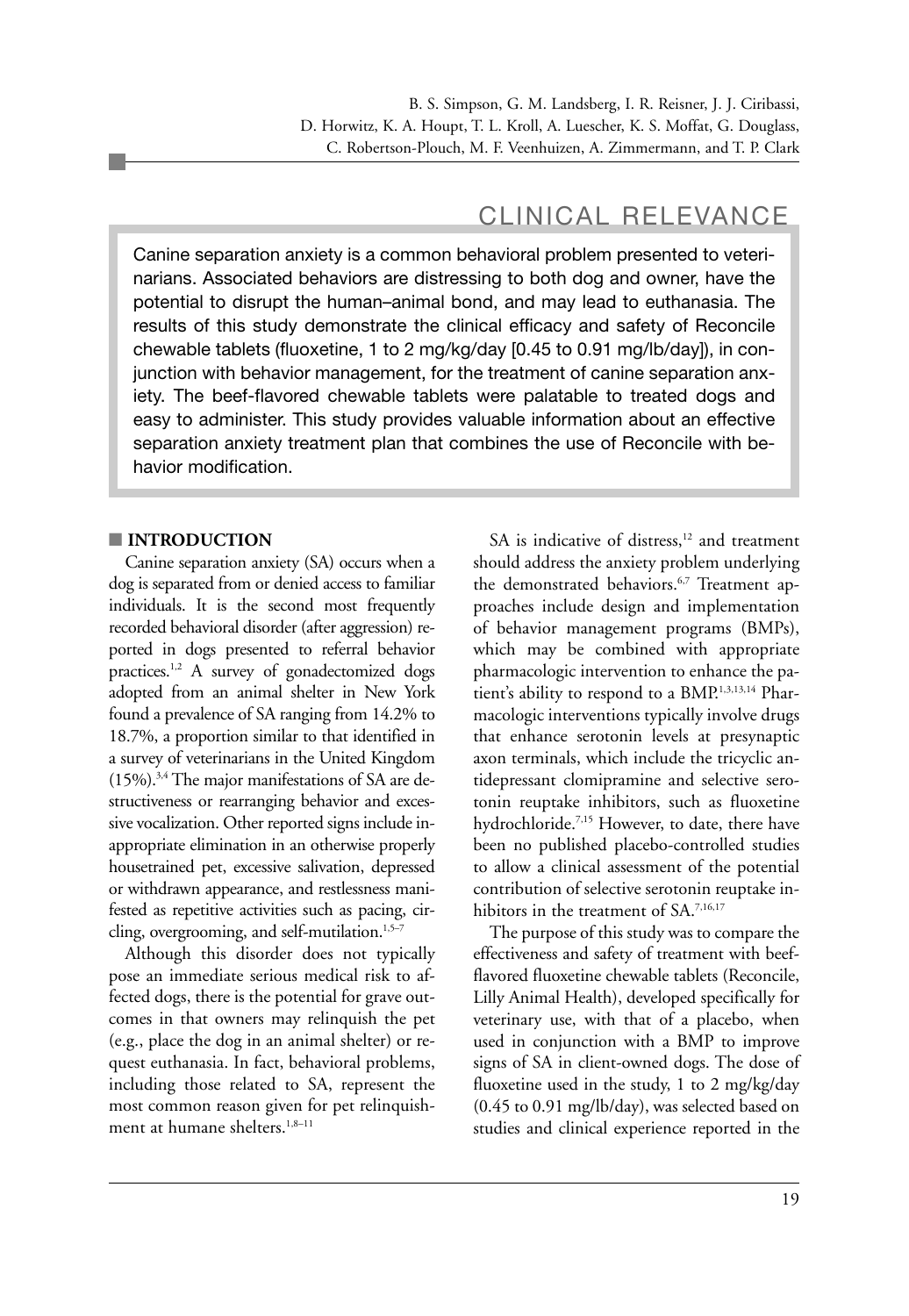#### **Inclusion and Exclusion Criteria for Study Enrollment of Dogs**

#### **Inclusion Criteria**

- ≥6 months of age
- In acceptable physical condition
- With present owner for at least 1 month
- Housetrained
- Not pregnant or lactating; not used for breeding
- At least four separation anxiety–related departures/week
- No clinical signs of seizures or aggression
- At least one measurable SA sign (i.e., destructive/rearranging behavior, inappropriate urination or defecation, hypersalivation) exhibited for  $\geq 1$  month
- Only one dog in household exhibits signs of SA, and those signs can be clearly attributed to affected dog
- No plan to change household routine or change ownership in 60 days following enrollment
- No plan to breed dog during 60 days following enrollment
- No elective surgeries or vaccines scheduled 30 days before and 60 days after enrollment
- Allowable routine medications (heartworm, flea prophylaxis) must be started 30 days before enrollment and continue as prescribed during the trial

#### **Exclusion Criteria**

- Conditions identified in inclusion criteria not met
- Current treatment with psychoactive medication (must be discontinued 30 days before enrollment)
- Complicating medical disorder, including history of seizures
- History of aggressive behavior that put humans at risk for physical injury

literature.<sup>15,18-22</sup> The primary effectiveness measure was the incidence of dogs demonstrating improvement in the owner-provided overall severity score (OSS) for SA behaviors. A secondary measure was palatability (acceptance) of the chewable formulation. Safety was assessed by evaluation of adverse events (AEs), clinical chemistry, and hematology.

#### ■ **MATERIALS AND METHODS Study Procedure**

This was a multiple-center (35 participating veterinary clinics in the United States and Canada), placebo-controlled, double-blind, parallel-arm study. Dogs were recruited into the study based on the occurrence of one or more specific SA behaviors expressed when the dog was left alone, including destructive/rearranging behavior, inappropriate urination, inappropriate defecation, and excessive salivation. At the study enrollment visit (V0), dogs were provisionally enrolled based on a veterinarian's determination of their suitability. This decision followed an evaluation that included a prescreening questionnaire (completed by the owner), a complete history, and a physical examination (with collection of blood samples). Dogs were accepted for enrollment when the veterinarian was satisfied that the defined inclusion and exclusion criteria were met (see box, left) and informed consent was obtained from the owner.

At V0, the owner and veterinarian identified up to four separation anxiety–related departures (SARDs) that the owner identified as triggers for SA behaviors and that could be tracked by the owner. For example, SARDs for a specific owner might include departures for work, departures for evening meetings, and trips to the store. For each of 14 days following V0, the owner recorded SA behaviors associated with the identified SARDs and any observations of AEs. At the end of each week (days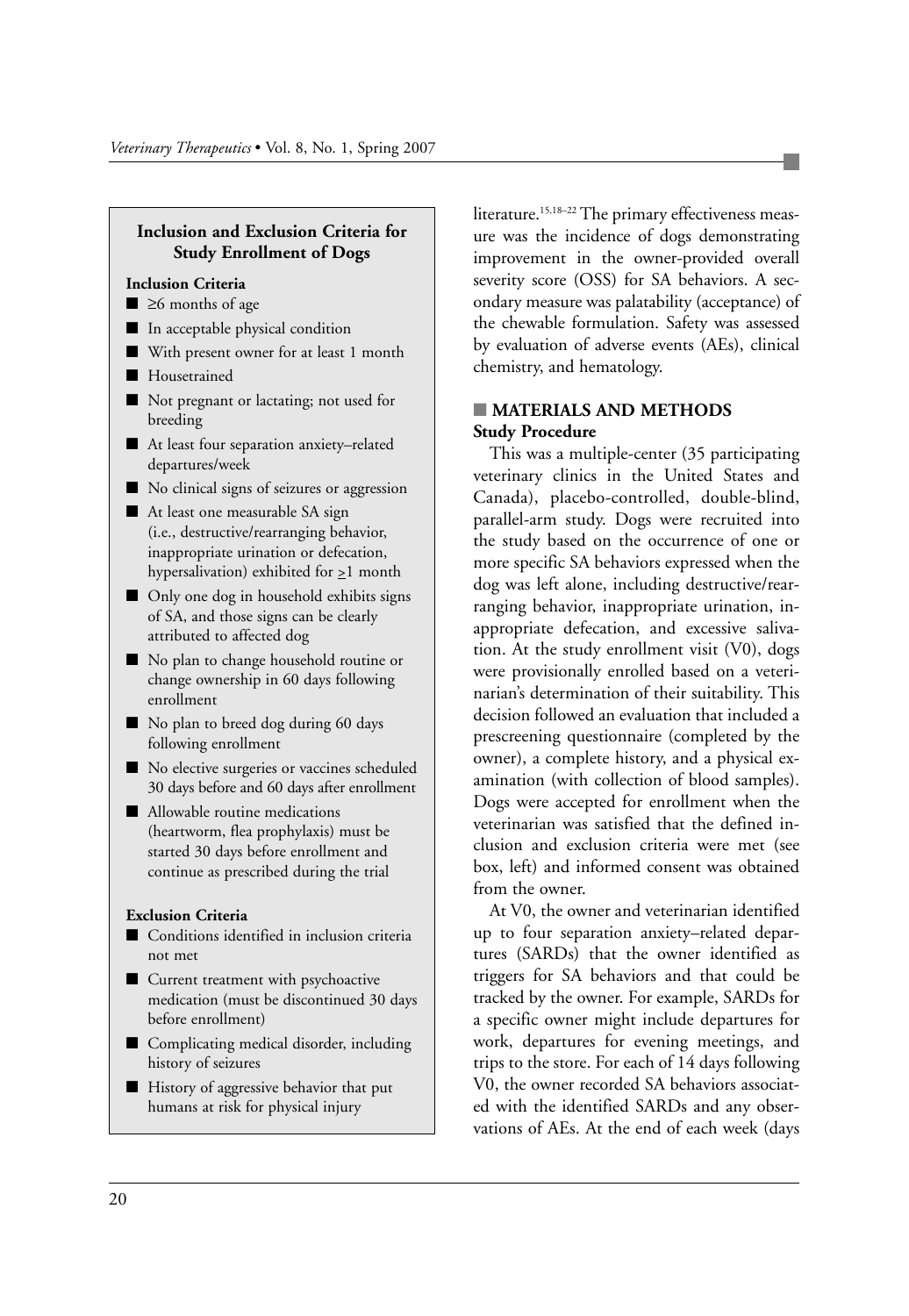

**Figure 1.** *Schematic of key activities. V0: prestudy visit; V1: baseline visit and study admission; V2: visit 4 weeks after starting treatment with Reconcile or placebo; V3: final visit. Owners completed daily records of separation anxiety–related behaviors and completed weekly score sheets of the severity of overall and individual behaviors.*

7 and 14), the owner assigned an OSS (0 = absent;  $1 = \text{mild}$ ;  $2 = \text{moderate}$ ;  $3 = \text{severe}$ ) for the dog's overall SA behaviors. The same scoring system was used to score the severity of the dog's individual SA behaviors, such as destructive behavior (including rearranging behaviors), excessive vocalization, inappropriate urination, inappropriate defecation, excess salivation, restlessness, shaking or shivering, excessive licking or grooming, and appearing depressed. When the owner returned for the second study visit (V1), 14 days after V0, the veterinarian collected the owner's diary information; if a diagnosis of SA was confirmed by a board-certified veterinary behaviorist, the dog was entered into the study and the test article was dispensed to the owner to begin daily treatment (Figure 1). The owner was also instructed regarding the BMP to be followed for the duration of the study (see box on page 22).

During the treatment period, owners continued to record SARDs and the behaviors that the dog exhibited as a result of the departure. Owners also recorded in their diary (Owner's Daily Diary) any problems or unusual behaviors that they observed. All such observations were assessed as mild (1), moderate (2), or severe (3) and were considered owner-reported AEs. The owner also recorded the dog's acceptance of the chewable tablet. The veterinarian, who was blinded regarding treatment group assignment, called the owner for a progress check after 2 and 6 weeks of treatment; physical examinations were conducted after 4 weeks (at V2) and at the final visit (V3, which occurred after 8 weeks of treatment). At each of these visits, the veterinarian reviewed the ownerrecorded data for completeness, conducted a physical examination of the dog, and recorded the dog's body weight; at the final visit, blood samples were collected for serum chemistry analysis.

#### **Animals**

A total of 242 client-owned dogs were randomized into the study. Dogs entering the study met key inclusion and exclusion criteria (see box on page 20). Inclusion criteria included acceptable physical condition and at least one of the following SA behaviors exhibited for at least 1 month: destructive/rearranging behavior, inappropriate urination, inappropriate defecation, or excessive salivation; absence of apparent medical condition(s) or other behav-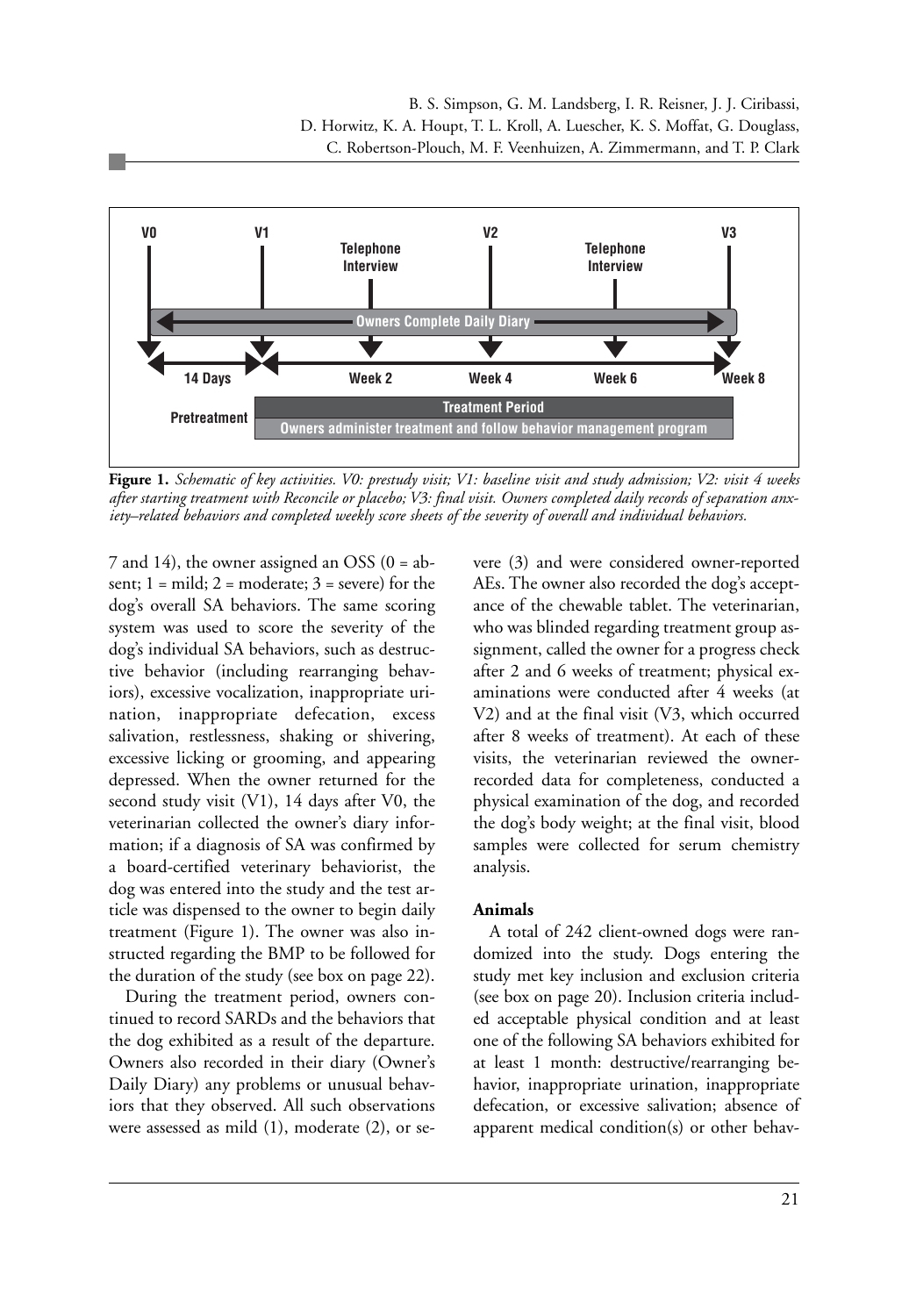#### **Behavior Management Program**

#### **At Home**

- Interact with your dog only at your initiative and only when the dog is relaxed. Praise the dog when it is relaxed.
- Gradually teach your dog to stay calm and to be alone. Have it sit, lie down, or stay in place as you back away. Be sure to praise calm behavior. Gradually increase distance and time away.
- Give departure cues at times other than departure. For example, put on your coat or play with your keys at times other than departure.

#### **Before Leaving**

- Show complete indifference to the dog for 20 minutes before going out. When you leave, simply walk out the door without saying goodbye to the dog.
- Leave a food-filled toy (provided by your veterinarian) to distract the dog when you go out and remove the toy when you return.

#### **When Returning**

- Ignore your dog's excessive greeting until it is quiet and relaxed. Interact with your dog only on your initiative. Interact with your dog only when it is quiet, and reward calm behavior.
- Do not reprimand your dog for destructive behavior or for urinating or defecating in the house.

ior disorder(s) (e.g., barrier anxiety) that could contribute to the above behaviors; and the absence of any medical regimens that could affect SA assessment. For any dog crated for control of SA behavior(s), crating was to continue throughout the study. The diagnosis of SA must have been confirmed by a board-certified veterinary behaviorist. Exclusion criteria included a history of seizures, display of any aggressive behavior that put humans at risk for physical injury, or treatment with psychoactive medications (including tricyclic antidepressants [i.e., clomipramine or amitriptyline], phenothiazines [including acepromazine], monoamine oxidase inhibitors [i.e., selegiline or L-deprenyl], serotonin reuptake inhibitors [i.e., fluoxetine or fluvoxamine], propranolol, and St. John's Wort [*Hypericum perforatum*]) within 30 days of the start of the prestudy period.

#### **Treatments**

On entry into the study, dogs were randomly assigned to treatment groups within blocks, with each block containing one dog from each of the two treatment groups, consisting of fluoxetine- or placebo-treated dogs. A separate randomization was generated for each veterinarian. Dogs in the fluoxetine group received Reconcile chewable tablets at a fluoxetine dosage of 1 to 2 mg/kg (0.45 to 0.91 mg/lb) once daily (Table 1). Placebo tablets matched the Reconcile tablets in size, shape, odor, and color. All tablets were formulated as beef-flavored chewables. The prandial state of the dog at the time of dosing was not specified; thus, owners could administer the tablet with or without food. As an assessment of palatability, owners were instructed to offer the tablet to their dogs and record whether the dog voluntarily ingested it within 3 minutes. If the dog rejected the tablet, it could then be offered in food or administered directly. Study medication was to be administered orally, once daily, for 56 days. Study veterinarians, monitors, and dog owners were blinded to the treatment group assignments until completion of the study.

#### **Measurements**

The incidence of improved OSS (compared with baseline scores) was the primary measure of effectiveness. The incidence of improvement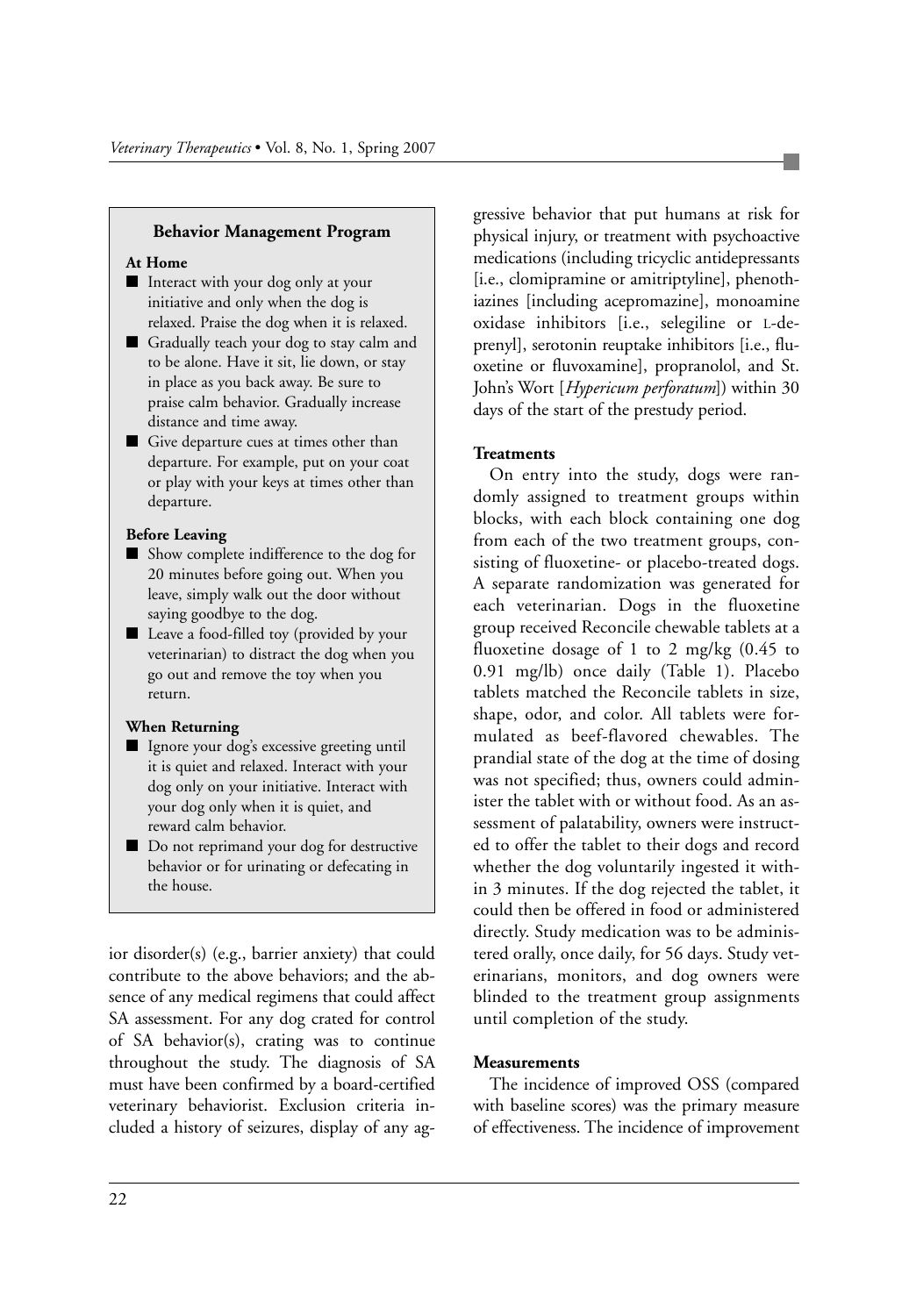was also calculated for the specified behaviors of inappropriate urination, inappropriate defecation, destructive/rearranging behavior, excessive salivation, excessive licking or grooming, excessive vocalization, shaking or shivering, restlessness, and depression. The "Effectiveness Evaluable Population" consisted of all dogs administered the test article for which there was at least 6 weeks of study data (2 weeks of pretreatment data and 4 weeks of treatment data) and an average pretreatment

OSS of at least 1. The "Safety Evaluable Population" consisted of all dogs that were randomized into the study and received at least one dose (or a portion of a dose) of study medication (Reconcile or placebo).

#### **Calculations**

Scoring of behaviors was completed using a four-point scale:

- **0** = Absent
- $1 =$ Mild
- **2** = Moderate
- **3** = Severe

A binary variable was calculated to indicate whether there was improvement in a dog's OSS and individual behavior scores, with a value of 1 indicating improvement. This variable was calculated on an individual-dog basis for each treatment-period week as follows:

- **1** = Weekly score at least 1 point less than the average of the two pretreatment scores recorded at the end of each week of the pretreatment period
- **0** = Weekly score less than 1 point less than the average of the two pretreatment scores

| <b>TABLE 1. Dosing Information for Dogs Receiving</b><br>Reconcile (Fluoxetine) Chewable Tablets (1-2 mg/kg/day) |                 |                  |               |  |
|------------------------------------------------------------------------------------------------------------------|-----------------|------------------|---------------|--|
|                                                                                                                  | Dog Weight      |                  | <b>Tablet</b> |  |
| (kg)                                                                                                             | (lb)            | Tablet Size (mg) | Strength (mg) |  |
| $2 - 8^d$                                                                                                        | $4.4 - 17.6^a$  | 200              | 8             |  |
| $>8 - 16$                                                                                                        | $>17.6-35.2$    | 400              | 16            |  |
| $>16-32$                                                                                                         | $>35.2 - 70.4$  | 800              | 32            |  |
| $>32-64$                                                                                                         | $>70.4 - 140.8$ | 1,600            | 64            |  |

*<sup>a</sup>*Dogs weighing 2–4 kg (4.4–8.8 lb) were administered one-half of an 8-mg tablet to provide a dose of 1–2 mg/kg (2.2–4.4 mg/lb). The tablets are not scored, precluding general administration to dogs less than 4 kg.

> The relative frequencies of SA behaviors were calculated for each dog by dividing the number of SARDs resulting in SA behavior by the total number of SARDs. This variable, measuring the percentage of departures that resulted in SA behavior, was calculated as an average for the 2 weeks pretreatment and weekly for each behavior and the absence of any behavior for each treatment week.

> The rate of change in SA behavior scores was calculated for individual dogs for OSS and individual SA behaviors using the following regression model:

> > $S_d = \alpha + \beta d$

where  $S_d$  is the subjective score obtained from the questionnaire on specified day (day d) of the study, and the slope, β, is the rate of change in the subjective score. All data collected during the study (2-week pretreatment period plus treatment weeks 1 through 8) were used to calculate the rate of change. The average of the scores from the 2-week pretreatment period was calculated before performing the regression analysis.

#### **Statistical Analyses**

The study was powered for the primary variable, incidence of improved SA OSS. Power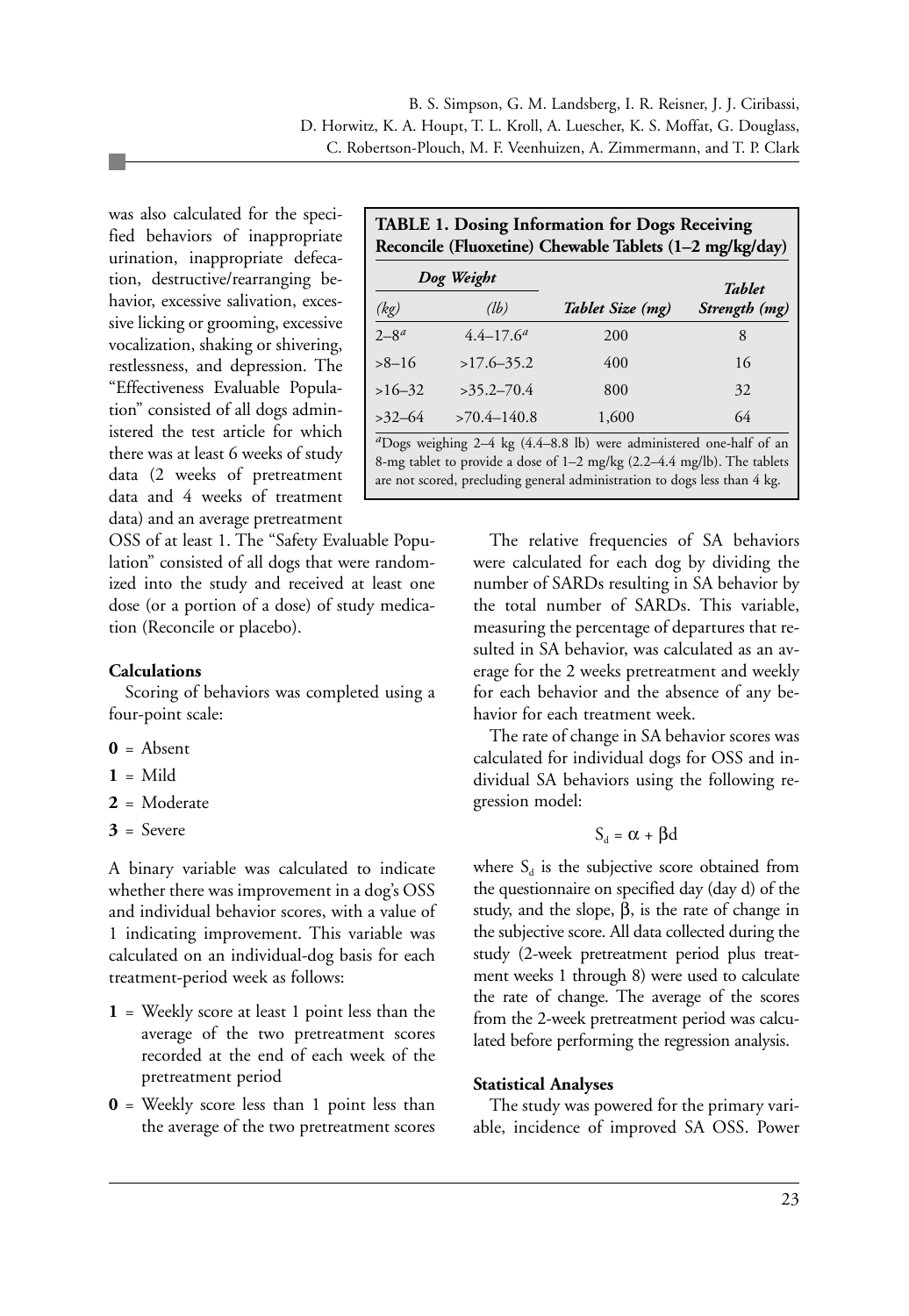| TABLE 2. Characteristics of Dogs in the Study                                                          |             |            |  |
|--------------------------------------------------------------------------------------------------------|-------------|------------|--|
| Factor                                                                                                 | Reconcile   | Placebo    |  |
| No. of dogs (allocated)                                                                                | 122         | 120        |  |
| Effectiveness Evaluable Population <sup>a</sup>                                                        | 101         | 96         |  |
| Mean duration of ownership (mo)                                                                        | 37.3        | 34.8       |  |
| Mean age at randomization (yr)                                                                         | 4.0         | 3.6        |  |
| Sex distribution<br>Male<br>Female                                                                     | 54%<br>46%  | 44%<br>56% |  |
| Mean body weight (kg [lb])                                                                             | 19.7 (43.3) | 20.1(44.2) |  |
| Dogs crated                                                                                            | 12.8%       | 11.6%      |  |
| Early withdrawal from study                                                                            | 11          | 17         |  |
| SA-related behaviors in the<br>pretreatment period <sup>b</sup>                                        |             |            |  |
| Destructive/rearranging                                                                                | 82.2%       | 78.1%      |  |
| Inappropriate urination                                                                                | 31.7%       | 38.5%      |  |
| Inappropriate defecation                                                                               | 22.8%       | 32.3%      |  |
| Excessive salivation                                                                                   | 38.6%       | 28.1%      |  |
| Owner-reported adverse events                                                                          |             |            |  |
| In the pretreatment period                                                                             | 54.7%       | 64.3%      |  |
| During the treatment period                                                                            | 81.2%       | 72.3%      |  |
| Investigator-reported adverse events                                                                   |             |            |  |
| In the pretreatment period                                                                             | 66.7%       | 70.5%      |  |
| During the treatment period                                                                            | 58.1%       | 42.9%      |  |
| <sup><i>a</i>The Effectiveness Evaluable Population (<math>N = 197</math>) consisted of all dogs</sup> |             |            |  |

administered the test article with at least 6 weeks of study data (2 weeks of pretreatment data and 4 weeks of treatment data) and average pretreatment overall severity score ≥1.

*<sup>b</sup>*From the Effectiveness Evaluable Population.

calculations were based on a generalized linear mixed model for logistic regression. To account for veterinarian  $\times$  treatment interaction, an overdispersion factor of 10% was applied to the binomial variation. Based on 100 dogs/ group, this study had approximately 80% power to detect a difference of 25% between Reconcile and placebo in the incidence of improved OSS. There were no adjustments for

missing data (e.g., no observations carried forward). Statistical testing was performed at the .050 level using two-tailed tests. The binary variables for improved OSS and individual SA behaviors were analyzed using generalized linear mixed models with treatment as a fixed effect and site and site  $\times$  treatment interaction as random effects. Separate analyses were conducted for each treatment-period week. The relative frequencies of SA signs were analyzed using generalized linear mixed models, using the method described above except that average pretreatment score was added as a covariate. The rate of change in OSS and individual SA behavior scores were analyzed using linear mixed models. The objective SARD relative frequency variables for each behavior and for the absence of any SA behavior were used to confirm the subjective SA severity scores (OSS and the individual SA behavior scores) following Hewson et al.<sup>23</sup> Based on the subjective scores for each treatment-period week, dogs were assigned to one of three groups:

- **Better:** Weekly score at least 1 point less than the average pretreatment score
- **Same:** Weekly score within 0.5 points of the average pretreatment score
- **Worse:** Weekly score at least 1 point higher than the average pretreatment score

For objective relative frequency data for each dog, a ratio was calculated for OSS and indi-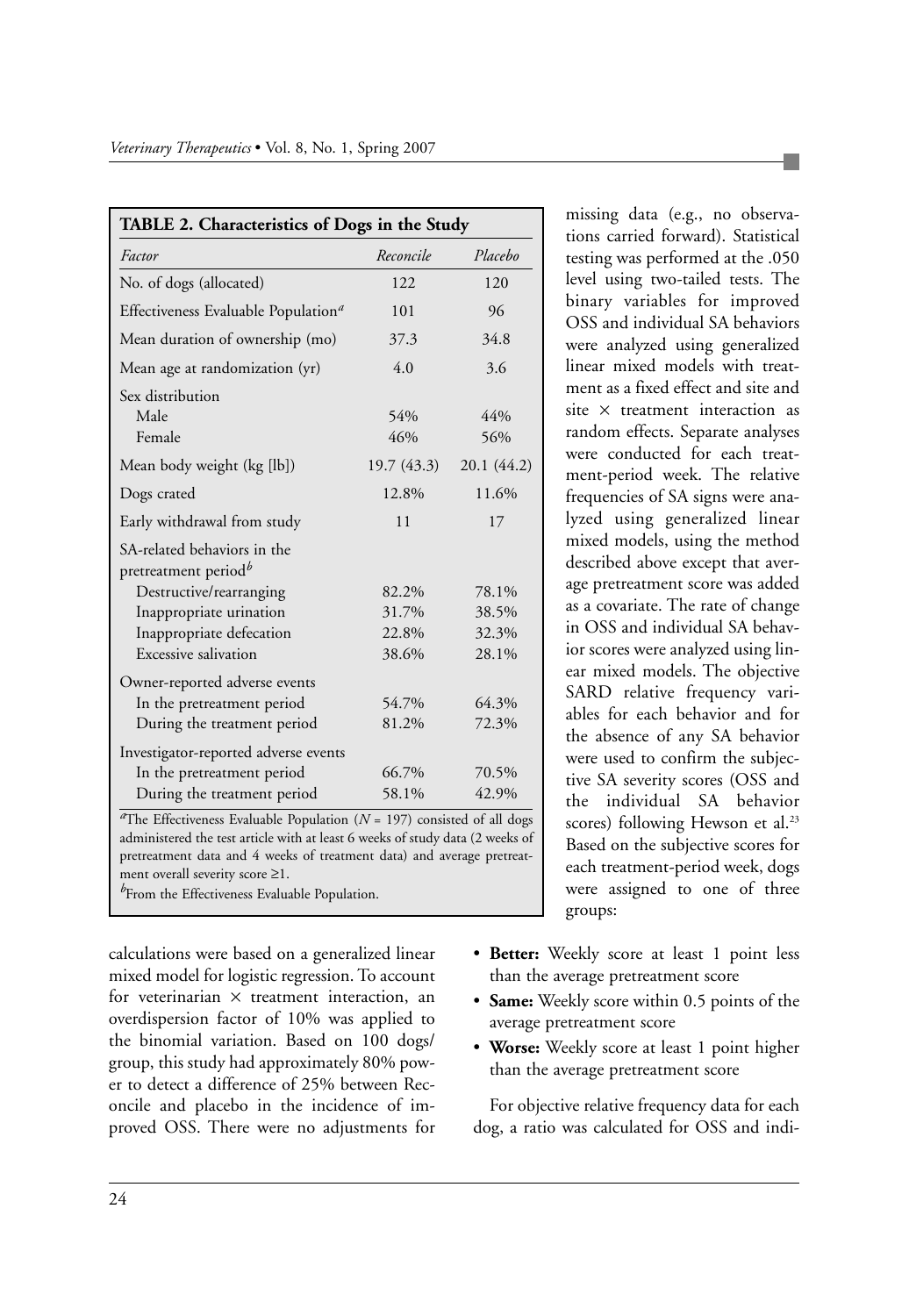| Tribut richtet ruimai richiatulogy and blood Chemistry Ranges and mean Changes<br>That Occurred During the Trial in Dogs Treated Daily with Reconcile or with Placebo |                     |                |                  |  |
|-----------------------------------------------------------------------------------------------------------------------------------------------------------------------|---------------------|----------------|------------------|--|
|                                                                                                                                                                       |                     |                | Mean Change (SD) |  |
| Parameter                                                                                                                                                             | <b>Normal Range</b> | Reconcile      | Placebo          |  |
| Erythrocyte count (×10 <sup>6</sup> /µl)                                                                                                                              | $4.95 - 7.87$       | 0.13(0.57)     | $-0.00(0.49)$    |  |
| Total leukocytes $(\times 10^3/\mu l)$                                                                                                                                | $5.0 - 14.1$        | $-0.26(2.58)$  | 0.15(2.25)       |  |
| Blood urea nitrogen (mg/dl)                                                                                                                                           | $8 - 28$            | $-0.58(5.48)$  | 0.5(5.74)        |  |
| Creatinine (mg/dl)                                                                                                                                                    | $0.5 - 1.7$         | 0.04(0.16)     | 0.04(0.13)       |  |
| Alkaline phosphatase (IU/L)                                                                                                                                           | $36 - 300$          | $-8.42(20.28)$ | $-4.14(20.01)$   |  |
| Alanine aminotransferase (IU/L)                                                                                                                                       | $10 - 109$          | 1.64(36.61)    | 1.87(19.58)      |  |
| Total bilirubin (mg/dl)                                                                                                                                               | $0 - 0.3$           | 0.00(0.05)     | 0.01(0.10)       |  |
| Total protein (g/dl)                                                                                                                                                  | $5.4 - 7.5$         | $-0.09(0.32)$  | 0.06(0.36)       |  |
| γ-Glutamyl transpeptidase (IU/L)                                                                                                                                      | $2 - 16$            | $-1.12(11.35)$ | 1.51(17.53)      |  |

**TABLE 3. Selected Normal Hematology and Blood Chemistry Ranges and Mean Changes**

vidual behaviors using the average number of SA behaviors exhibited per SARD for each 7 day period divided by the average number of behaviors for the 14-day pretreatment period. For each of the three groups (better, same, worse), the null hypothesis (i.e., median ratio = 1) was tested using the sign test. For the OSS and for each SA behavior, an indication of positive confirmation was determined based on the following:

- **For outcome = "better":** Median ratio < 1 and *P* ≤ .050
- For outcome = "same":  $P > .050$
- **For outcome = "worse":** Median ratio > 1 and *P* ≤ .050

For safety, rates of treatment-emergent AEs in Reconcile- and placebo-treated dogs were compared with Fisher's exact test.

#### ■ **RESULTS**

All dogs enrolled in the study were at least 6 months old (average: approximately 4 years), and both genders were approximately equally represented (6% of females and 13% of males were intact) (Table 2). The majority (64%) of dogs in the Effectiveness Evaluable Population were purebred, and no breed was predominant. Weights ranged from 2.7 to 58.4 kg (5.9 to 128.5 lb). There were 197 dogs in the Effectiveness Evaluable Population, consisting of 101 dogs given Reconcile and 96 given placebo. The most common manifestation of SA in trial dogs was destructive/rearranging behavior, occurring in 82% and 78% of dogs allocated to the Reconcile and placebo groups, respectively. Physical and laboratory evaluations were performed for all dogs that received Reconcile or placebo and compared with values collected before treatment. The mean pre- and posttreatment hematology and serum chemistry values were similar for Reconcile- and placebo-treated dogs, and there were no remarkable changes in these values between the initial and final samplings (Table 3). The average percentage of times the dogs freely accepted the study medication was 85.4% for placebo and 70.5% for Reconcile beef-flavored chewable tablets.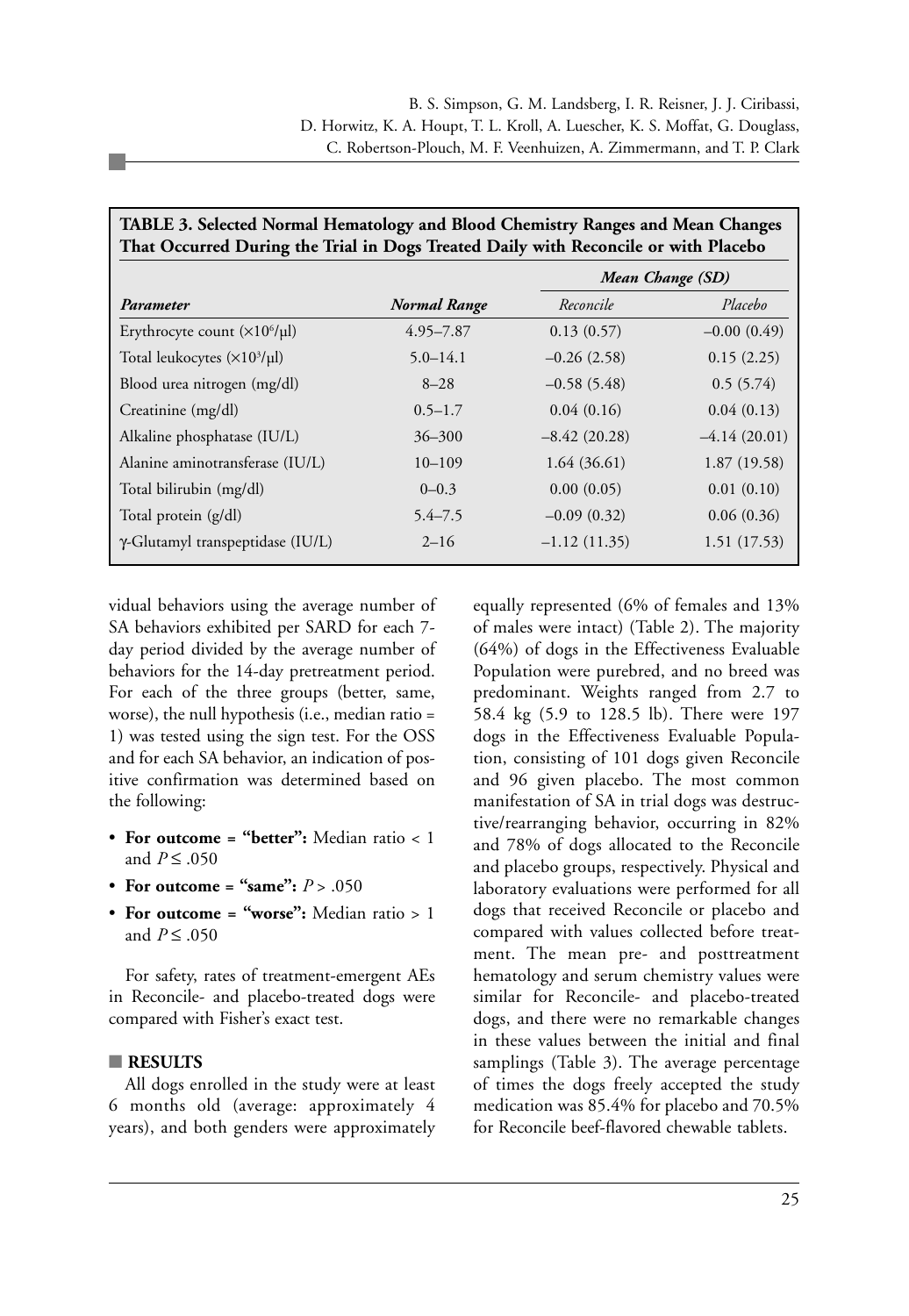

**Figure 2.** *Incidence of improvement in overall separation anxiety–related severity scores relative to baseline for dogs treated daily with either Reconcile or placebo; both treatment regimens were administered in conjunction with behavior modification.*

#### **Changes in SA Scores**

For the Effectiveness Evaluable Population, the incidence of improved scores generally increased over time in each treatment group. The percentage of dogs with improved OSS was higher among dogs treated with Reconcile chewable tablets than among placebo dogs at each week, with significant differences at week 1 (42% for Reconcile versus 17% for placebo; *P* = .003) and for all weeks ( $P \le 0.016$ ) except week 3 (*P* = .104) (Figure 2).

At 8 weeks after treatment, 72% of dogs treated with Reconcile had shown improvement in OSS compared with 50% of placebotreated dogs. Trends in improvement were similar regardless of crating status, with greater OSS improvement among dogs receiving Reconcile compared with controls. For destructive behavior, excessive vocalization, and restlessness, the percentage of dogs with improved behavior was higher among dogs that received Reconcile compared with dogs receiving placebo at each week, with significant differences (*P* ≤ .05) at all weeks except for destructive behavior at week 3 and excessive vocalization at week 1 (Figures 3 and 4).

For inappropriate defecation, excessive licking or grooming, shaking or shivering, depression, and inappropriate urination, the incidence of improvement was consistently higher for dogs receiving Reconcile than for placebo-treated dogs. For depression, differences between groups were statistically significant at treatment week 8  $(P = .048)$ . For excessive salivation, there were no apparent differences between groups.

Although the relative frequency of departures that did not re-

sult in any SA behaviors was statistically similar for both groups, there were significant reductions in the group treated with Reconcile compared with the placebo group in destructive/rearranging behavior ( $P \leq 0.035$ ; weeks 1, 2, 4, 5, and 7), excessive vocalization ( $P \le 0.043$ ; weeks 3, 4, 6, 7, and 8), and restlessness (*P* ≤ .020; weeks 2 and 7). There were no significant differences between the two groups at any week in the relative frequency of departures that resulted in inappropriate urination or defecation, excessive salivation, excessive licking or grooming, shaking or shivering, or depression.

The weekly rate of decline in OSS was significantly more rapid for Reconcile compared with placebo  $(P = .042)$ . For individual behaviors, the weekly rate of change in severity scores was significantly more rapid for Reconcile compared with placebo for depression (*P* = .035) and excessive vocalization  $(P = .003)$ , but not for any of the other SA behaviors.

#### **Confirmation of Subjective Scores**

For dogs classified as "better," consistency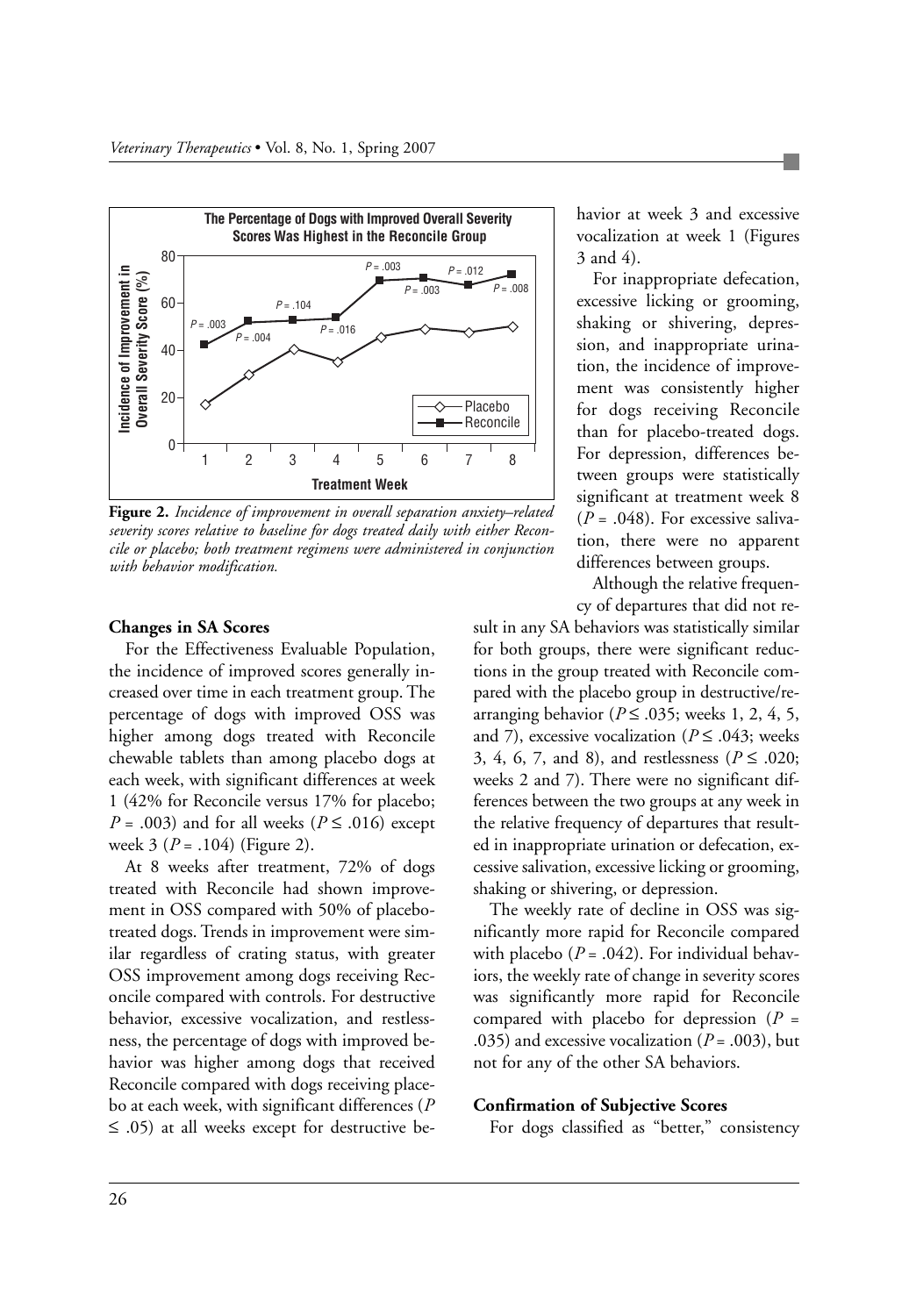between objective and subjective owner assessment of relative frequency of SARDs, and of all individual behaviors except inappropriate elimination at week 1, confirmed construct validity. For dogs classified as "same," construct validity was demonstrated for OSS for 2 of the 8 treatment weeks, for excessive salivation and excessive vocalization for each week, for inappropriate urination for 7 weeks, for depression for 6 weeks, for restlessness and shaking/shivering for 5 weeks, for destructive or rearranging behavior and inappropriate defecation for 4 weeks, and for excessive licking



**Figure 3.** *Incidence of improvement in separation anxiety–related severity scores relative to baseline for destruction/rearranging behavior for dogs treated daily with either Reconcile or placebo; both treatment regimens were administered in conjunction with behavior modification.*

or grooming for 2 weeks. For dogs classified as "worse," construct validity was not demonstrated for OSS or any individual behavior except excessive vocalization at treatment week 1; the inability to demonstrate construct validity for "worse" was primarily related to the small number of dogs classified as "worse," limiting the ability to obtain statistical significance.

#### **Adverse Events**

There were 229 dogs in the Safety Evaluable Population (Table 4). The most commonly reported AE, which occurred at a significantly higher rate in dogs that received Reconcile, was "calm/lethargy/depression."*<sup>a</sup>* The category was applied to 53 dogs (45%) that received Recon-

*<sup>a</sup>*Owner's Daily Diaries were reviewed in detail, separately from SA behaviors, to identify possible AEs. In some cases, there was overlap between the owner AE descriptors and the SA behavior descriptors. Hence, one or more of the terms "calm," "lethargy," and "depression" were used by owners to describe an AE based on their observed change in the dog's behavior. Such observations have accordingly been recorded as an owner-reported AE.

cile and 19 (17%) that received placebo ( $P =$ .019; Table 4). Most of these events resolved uneventfully, usually within 1 to 2 weeks.

Another AE that occurred at a significantly higher rate in dogs treated with Reconcile was anorexia/decreased appetite, for which the majority of episodes (12 of 19; 63%) lasted longer than 8 days; of these 12 events, eight (67%) began within the first 8 days of initiating treatment. Four of seven occurrences of anorexia/ decreased appetite (57%) that lasted less than 8 days began within the first 8 days of treatment. Overall, 32% of the Reconcile-treated dogs and 16% of the placebo-treated dogs lost 5% or more of initial body weight. Excessive vocalization (including whining) was also significantly higher in the Reconcile-treated dogs. Destructive/rearranging behavior was reported to occur as an AE significantly more often in placebo-treated dogs.

In 25 dogs (20 that received Reconcile and five that received placebo), a reduction in dose was implemented to resolve observed AEs of anorexia and vomiting and owner descriptions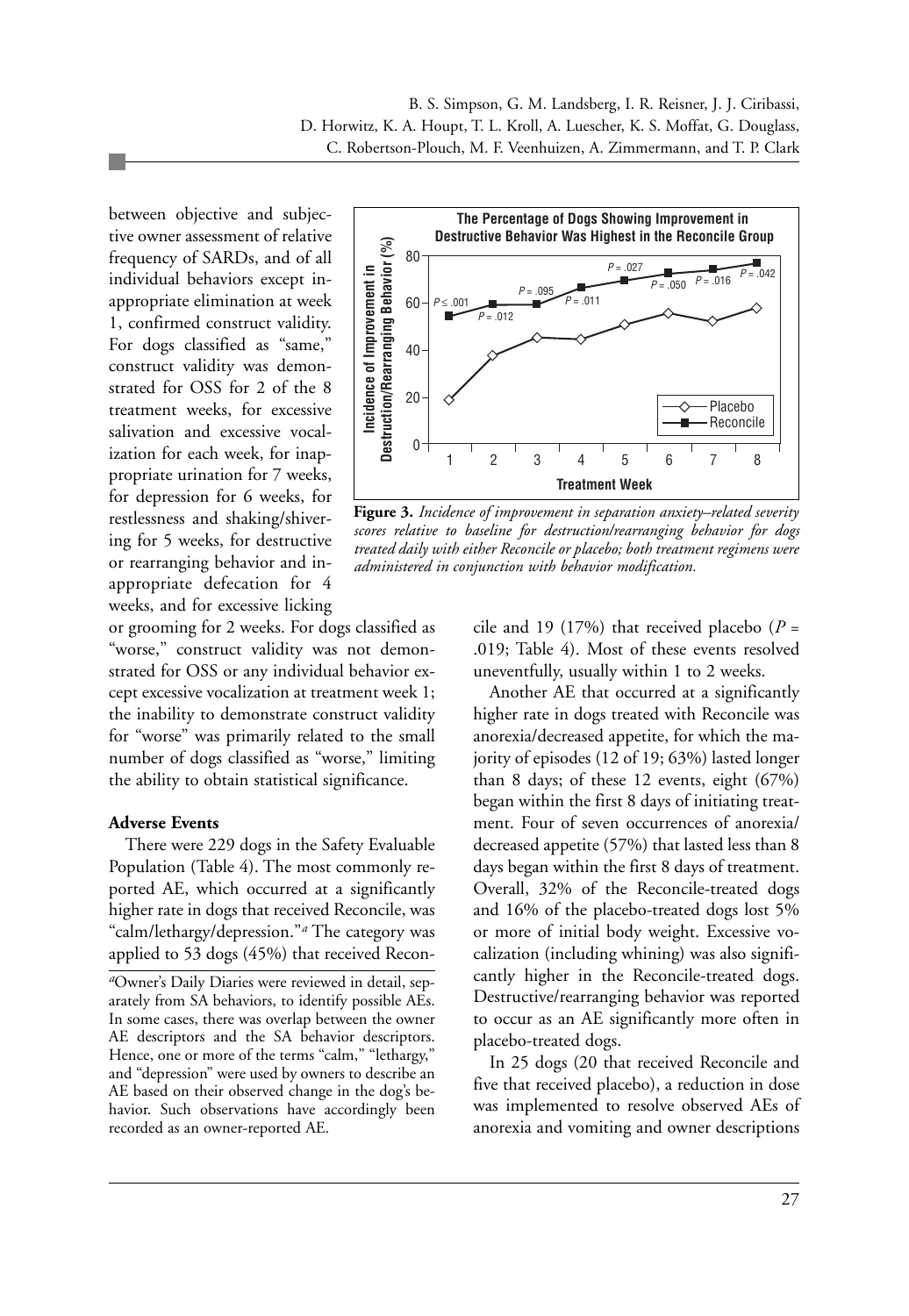

**Figure 4.** *Incidence of improvement in separation anxiety–related severity scores relative to baseline for excessive vocalization behavior for dogs treated daily with either Reconcile or placebo; both treatment regimens were administered in conjunction with behavior modification.*

of depression. The dose reduction resulted in elimination of the AE or in a reduction of its severity. Resumption of the full dose of fluoxetine was uneventful in approximately half of these dogs. The effects that recurred in the remaining dogs were generally less severe, with the exception of one dog in which a second dose reduction was necessary.

There were four serious AEs reported: three seizures in dogs that received Reconcile and one seizure in a placebo-treated dog. One of the three dogs treated with Reconcile experienced two seizures 10 days after the end of fluoxetine therapy; despite escalating phenobarbital doses, the seizures continued and this dog died in status epilepticus approximately 6 months after the first seizure. The second of the three dogs treated with Reconcile had suffered a seizure immediately after experiencing head trauma approximately 1.5 years before study enrollment. This dog did not experience any additional seizures until 45 days after the end of therapy with fluoxetine. During the 1.5-year period since that second seizure, the

dog's seizure activity increased from single seizures to cluster seizures, despite increasing doses of phenobarbital and the addition of oral potassium bromide and rectal diazepam. The third of these seizure dogs experienced one seizure 24 days after the start of therapy; no anticonvulsant therapy was initiated, and no further seizures were reported. The placebo-treated dog experienced one seizure 35 days after the start of placebo administration; no anticonvulsant therapy was initiated, and no further seizures were reported.

#### ■ **DISCUSSION**

This study demonstrates that dogs with SA treated once daily with Reconcile beef-flavored chewable tablets (fluoxetine dose of 1 to 2 mg/kg [0.45 to 0.91 mg/lb]) had a greater incidence of improvement in OSS compared with dogs treated with placebo when the treatments were administered in conjunction with a BMP. Approximately 42% of dogs treated with Reconcile improved within 1 week of treatment initiation, which was significantly greater  $(P =$ .003) than the 17% of placebo-treated dogs that improved within 1 week. Both Reconcile and placebo-treated dogs continued to improve over the course of the 8-week treatment period; at the end of the study, dogs treated with Reconcile demonstrated a significant (*P* = .008) and substantial improvement in OSS compared with placebo-treated dogs (72% improvement in OSS versus 50%, respectively). For all weeks except week 3, the incidence of improvement in OSS was significantly greater with Reconcile than with placebo.

Palatability, measured by the percentage of dogs that freely accepted Reconcile, exceeded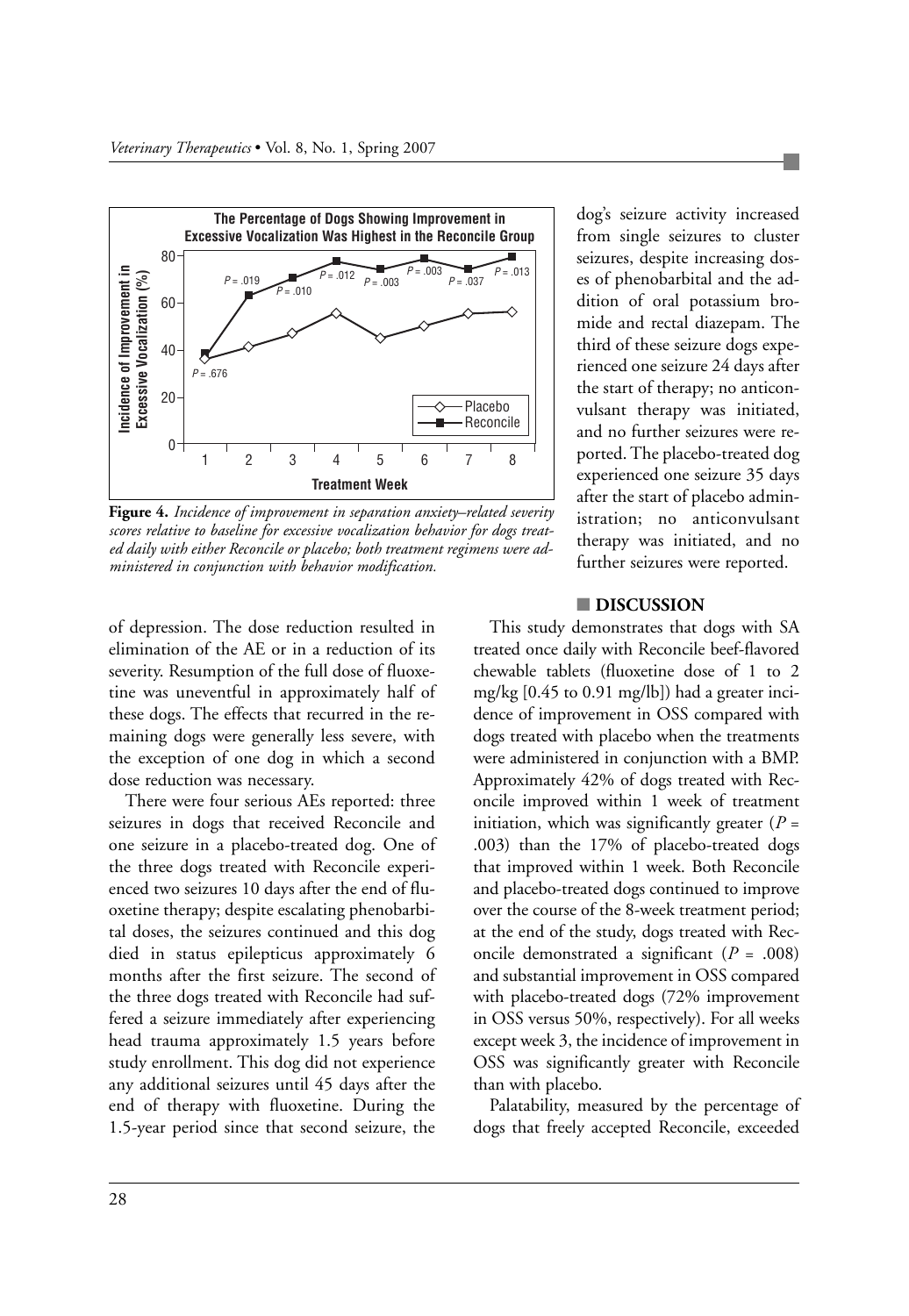70%. The ease with which owners were able to administer the medication is important in helping to reduce a barrier to compliance and demonstrates the value of this beef-flavored chewable for inclusion in a canine SA management plan.

SA-associated behaviors, such as destructiveness, are distressing and costly to owners and can disrupt the human–animal bond. Rapid improvement in SA behavior can therefore be especially important if the patient is to be saved from relinquishment or even euthanasia. To that end, it is extremely relevant that the rate of decrease in severity of the overall SA score was more rapid when Reconcile was administered compared with placebo, with a significance difference  $(P = .003)$  developing within the first week of the study. Between-group differences were then maintained throughout the duration of treatment. Similarly, individual SA behaviors benefited rapidly from treatment with Reconcile, with early significant differences seen between groups for destructive behavior, excessive vocalization, and restlessness ( $P \leq .019$ ). For other behaviors, including inappropriate defecation, excessive licking or grooming, shaking or shivering, depression, and inappropriate urination, the improvement over placebo-treated dogs was less

marked and generally did not achieve significance. This may be associated with the relative lower incidence of these behaviors and the re-

| <b>TABLE 4. Treatment-Emergent Adverse Events</b><br>Occurring in $\geq$ 3% of Dogs in a Group <sup>a</sup> |                          |      |                        |      |
|-------------------------------------------------------------------------------------------------------------|--------------------------|------|------------------------|------|
|                                                                                                             | Reconcile<br>$(n = 117)$ |      | Placebo<br>$(n = 112)$ |      |
| Adverse Event                                                                                               | (No.)                    | (%)  | (No.)                  | (%)  |
| Calm/lethargy/depression <sup>b</sup>                                                                       | 53                       | 45.3 | 19                     | 17.0 |
| Anorexia/decreased appetite                                                                                 | 34                       | 29.1 | 12                     | 10.7 |
| Shaking/shivering/tremor                                                                                    | 19                       | 16.2 | $\overline{4}$         | 3.6  |
| Vomiting                                                                                                    | 17                       | 14.5 | 10                     | 8.9  |
| Restlessness/hyperactivity                                                                                  | 16                       | 13.7 | 7                      | 6.3  |
| Excessive vocalization<br>(including whining)                                                               | 13                       | 11.1 | 7                      | 6.3  |
| Anxiety                                                                                                     | 8                        | 6.8  | 8                      | 7.1  |
| Diarrhea <sup>c</sup>                                                                                       | 7                        | 6.0  | 7                      | 6.3  |
| Attachment to owner                                                                                         | 6                        | 5.1  | 3                      | 2.7  |
| Disruptive/destructive behavior                                                                             | 6                        | 5.1  | 8                      | 7.1  |
| Aggression                                                                                                  | 5                        | 4.3  | 9                      | 8.0  |
| <b>Excessive licking</b>                                                                                    | 5                        | 4.3  | 6                      | 5.4  |
| Otitis externa                                                                                              | 5                        | 4.3  | $\mathbf{1}$           | 0.9  |
| Tartar                                                                                                      | 5                        | 4.3  | 5                      | 4.5  |
| Disorientation/confusion                                                                                    | 4                        | 3.4  | 1                      | 0.9  |
| Submissive/fearful behavior                                                                                 | $\overline{4}$           | 3.4  | 1                      | 0.9  |
| Disobedience                                                                                                | $\overline{4}$           | 3.4  | $\overline{2}$         | 1.8  |
| Incoordination                                                                                              | $\overline{4}$           | 3.4  | $\Omega$               | 0.0  |
| Inappropriate defecation                                                                                    | 3                        | 2.6  | 5                      | 4.5  |

<sup>*a*</sup>An adverse event was considered treatment emergent if the maximum severity score recorded during the treatment period was greater than the maximum severity score during the pretreatment period or if the event was recorded only during the treatment period.

*<sup>b</sup>*Dog-owner descriptions of posttreatment attitudinal changes ranged from their dog being calm to sleeping more than usual to appearing lethargic to being depressed. These terms were combined for overall analysis of study results.

*c* Includes diarrhea, soft stool, and bloody diarrhea.

sulting lack of statistical power.

The frequency of AEs was generally similar for fluoxetine- and placebo-treated dogs. For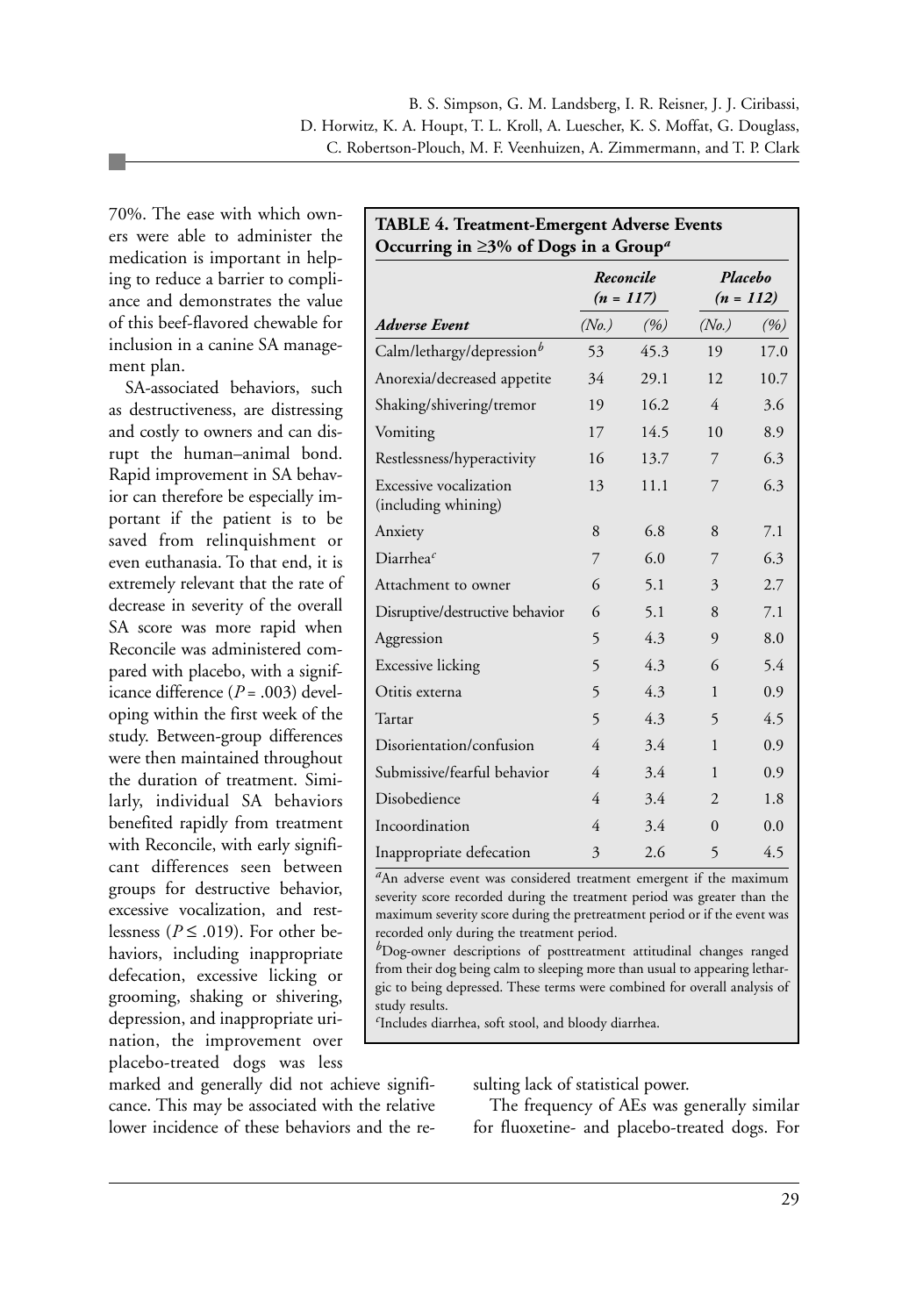some reports of AEs, there appears to have been overlap between the signs of SA and the AE observation. For instance, there were significantly more AE reports of excessive vocalization (including whining), calm/lethargy/depression, and decreased appetite and significantly fewer AE reports of disruptive/destructive behavior in Reconcile-treated dogs than in placebo-treated dogs. Although some of these events, described in the owner diaries as calmness and lethargy, may be a side effect of treatment, the fact that the large majority were recorded in the early part of the trial and subsequently resolved suggests that, in both treatment groups, they may be manifestations of SA that improve with pharmacologic treatment and/or BMP implementation. In some cases, AEs were eliminated or reduced by a reduction in the dose rate of fluoxetine.

These findings suggest that each case in which side effects occur needs to be individually managed, with consideration being given to an initial reduction in dose rate; if successful, dose reductions may be followed by a return to the full dose of 1 to 2 mg/kg/day. In all such cases, dogs should be monitored closely to quickly detect any reemergence of clinical signs or side effects. If a dog is insufficiently managed at the dose of 1 mg/kg, without AEs, our clinical experience suggests that the dose should be increased.

Four dogs (one in the placebo group and three in the Reconcile group) had AEs of seizures. Although none of the seizures could be definitively associated with fluoxetine administration, the results do not preclude the possibility that seizures may occur in dogs administered 1 to 2 mg/kg/day of fluoxetine and may occur after fluoxetine therapy has been discontinued. However, given the potential gravity of the outcome of SA (e.g., possible euthanasia), the benefits of Reconcile therapy may exceed the potential risks.

#### ■ **CONCLUSION**

These data demonstrate that the oral administration of 1 to 2 mg/kg/day of a flavored, chewable formulation of fluoxetine (Reconcile) is palatable and effective for the treatment of canine separation anxiety when administered in conjunction with a behavior management plan. The most common adverse events were transient lethargy and decreased appetite. Reconcile is a palatable, well-tolerated pharmacologic agent that can be dispensed by veterinarians and easily administered by owners to increase the effectiveness of a canine separation anxiety treatment plan.

#### ■ **ACKNOWLEDGMENTS**

The authors gratefully acknowledge the contribution of the veterinary practitioners who so conscientiously participated in contributing cases to this study (listed in order of site allocation): Brett A. Berryhill, DVM, Staring Plaza Veterinary Center, Baton Rouge, LA; Donald A. Brainard, DVM, Animal Medical Hospital, Pine Bluff, AR; Lynn F. Buzhardt, DVM, The Animal Center Inc., Zachary, LA; Gary W. Cowan, DVM, East Douglas Veterinary Clinic, Wichita, KS; Thomas C. Favale, DVM, St. Charles Veterinary Clinic, St. Charles, IL; James J. Flasar, DVM, Chesterfield Veterinary Center, Chesterfield, MO; William R. Fredregill, DVM, Veterinary Medical Clinic, Sterling, CO; Hobson F. Fulmer, DVM, Apalachicola Bay Animal Clinic, Eastpoint, FL; Mary Grabow, DVM, Noah's Westside Animal Hospital, Indianapolis, IN; A. Mark Green, DVM, Mallard Creek Animal Hospital, Charlotte, NC; Samuel G. Griffin, DVM, Albemarle Animal Clinic, Albemarle, NC; Bruce M. Guillory, DVM, Fitzgerald Animal Hospital, Alexandria, LA; James F. Hicks, DVM, Arlington Animal Hospital, Riverside, CA; Sandy Hurwitz, DVM, Oak Springs Veterinary Diagnostic Hospital, Austin, TX; Melanie Kenzie, DVM, Oakridge Animal Clinic, London, Ontario, Canada; John C. Key, DVM, Key Animal Clinic, Lubbock, TX; David K. Lukof, VMD, Harleysville Veterinary Hospital, Harleysville, PA; Mary A. Machum, DVM, Crestwood Veterinary Centre, Edmonton, Alberta, Canada; Lynn M. Miller, DVM, Aurora Veterinary Clinic, Aurora, OH; Richard L. Moore, DVM, Animal Medical Center, Cartersville, GA; Steve Nichols, DVM, VCA Village Park Animal Hospital, Carmel, IN; Brian R. Novak, DVM, Boyette Animal Hospital, Riverview, FL; Randi L. Olson, DVM, Vale Park Animal Hospital, Valparaiso, IN; Suzanne M. Petrillo, DVM, Orchard Park Veterinary Medical Center, Orchard Park,